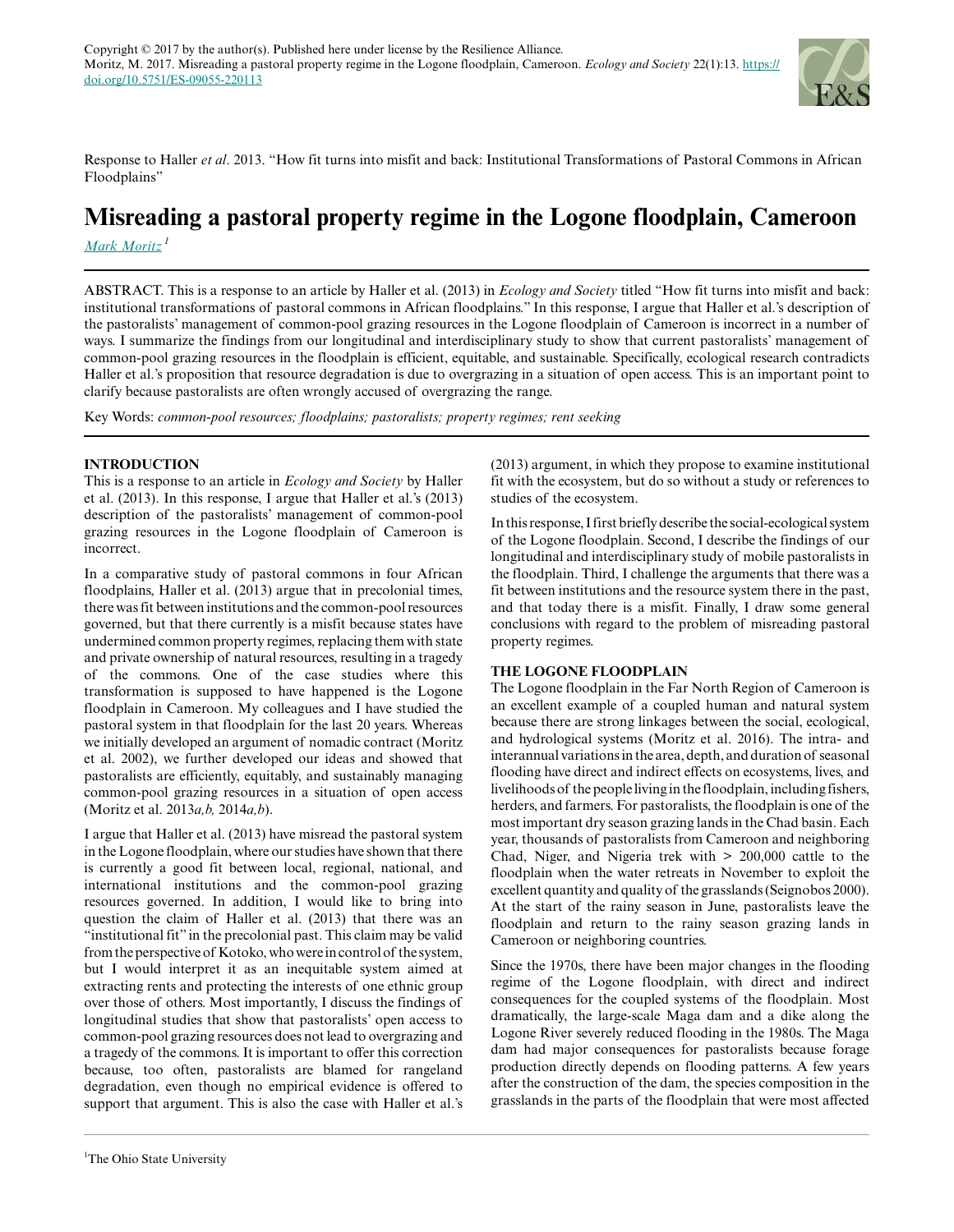by the decrease in flooding started to change (Scholte 2005). When forage production declined, the floodplain could support fewer cattle, and many pastoralists left for other grazing areas in Chad, Nigeria, and the Central African Republic. Some left for good, whereas others returned later when the Waza Logone project started a reflooding project in the 1990s and most systems gradually rebounded, although not to the pre-dam state (Loth 2004, Scholte 2005).

Notably, we found that pastoralists adjusted the number of cattle to the available resources as the quality and quantity of forage improved because of the reflooding efforts (Scholte et al. 2006). In other words, the grazing pressure closely tracked the increase in biomass after reflooding, and there were no indications of overuse or underuse of the grazing resources in the floodplain (Scholte 2005, Scholte et al. 2006).

#### **LONGITUDINAL STUDY OF A PASTORAL SYSTEM**

Although open access to common-pool resources has been equated with a tragedy of the commons (Hardin 1968, Ostrom 1990), we have found that this is not the case for mobile pastoralists in the Logone floodplain in the Far North Region of Cameroon. On the contrary, we have described pastoralists' management of open access to common-pool grazing resources as a self-organizing complex adaptive system in which mobile pastoralists distribute themselves over the available common-pool grazing resources without conflicts (Moritz et al. 2013*b,* 2014*a*).

Since 2008, my colleagues and I have conducted a longitudinal and interdisciplinary study of mobile pastoralists in the Far North Region of Cameroon. The goal was to explain how mobile pastoralists manage common-pool grazing resources in a situation of open access in the Logone floodplain. Our hypothesis was that management worked as a complex adaptive system and that, as a result of independent decision making at the level of the individual, pastoralists would distribute themselves over the available grazing resources such that the distribution of grazing pressure matches the distribution of grazing resources at the population level, as in an ideal free distribution (Fretwell and Lucas 1969). We have described our findings in a number of publications. First, we used ethnographic methods to describe how open access works in the Logone floodplain. We found that all pastoralists have the same rights to use grazing lands regardless of ethnicity, nationality, seniority, or socioeconomic status. Pastoralists emphatically argued that access is free and open for everyone (Moritz et al. 2013*b*). Second, we used spatial methods to document an ideal free distribution of pastoralists in the floodplain (Moritz et al. 2014*a,b*). Third, we used agent-based modeling to show that it is relatively easy for pastoralists making independent movement decisions to achieve an ideal free distribution at the population level (Moritz et al. 2015*a*). Fourth, we showed that economic inequality did not undermine the system of open access (Moritz et al. 2015*b*). Fifth, we discussed the implications of our findings for the governance of rangelands (Moritz et al. 2013*a*).

I have argued elsewhere that the pastoral system in the Logone floodplain is best described as an open property regime in which open access is not the absence of rules; open access is the rule (Moritz 2016). In pastoral systems where mobile pastoralists use common-pool grazing resources that are highly variable in space and time, an open property regime is appropriate because it is

equitable, efficient, and sustainable. In open property regimes, everyone has equal rights and no one can be excluded. Moreover, open property regimes work as complex adaptive systems in which independent decision making of highly mobile households results an efficient distribution of grazing pressure over the available resources. I have also described four other case studies with similar open property regimes (Moritz 2016): the Tuareg in northern Mali (Berge 2000), the Kababish Arabs in Sudan (Asad 1970), the Turkana in northwest Kenya (Gulliver 1951), and the Pashtun in western Afghanistan (Glatzer 1977). Thus, the case of pastoralists' management of open access to common-pool grazing resources in the Logone floodplain is not unique.

Pastoralists in the Logone floodplain are not living in a world of only pastoralists; they share the floodplain with fishers and farmers who use other common-pool resources such as fish and fields. Thus, there are multiple, overlapping property regimes that govern different common-pool resources in the floodplain. While the open property regime efficiently, equitably, and sustainably regulates access to grazing resources among pastoralists, it does not regulate access to these resources between pastoralists and other user groups. There are conflicts between pastoralists and fishers over use of other resources in the floodplain, as described by Haller et al. (2013).

## **MISFIT IN THE PRECOLONIAL PERIOD**

The Logone floodplain is not only home to pastoralists, but also to Kotoko and Musgum fishers. Kotoko are considered the firstcomers in the floodplain, and during the precolonial period the Kotoko chiefs ruled a large part of the floodplain and devised institutions that governed access to and use of common-pool resources. In the last 100 years, the Kotoko chiefs have gradually lost power, and privileges have increased for Musgum fishers and Arab pastoralists, who have moved into and settled in the parts of the floodplain that were once ruled by the Kotoko. The loss of power of traditional authorities is not only due to demographic shifts in the floodplain, but also to changes in national policies and politics (Issa 2007). Most recently, processes of democratization and decentralization have fueled party politics and empowered a larger group of citizens and politicians (Socpa 2002), in some cases, at the expense of traditional authorities. The institutional changes that have occurred in the last 100 years have led the Kotoko to lose their monopoly over the management of common-pool resources.

While Haller et al. (2013) argue that the Kotoko institutions regulating access to resources worked well in the past, I would argue that the system was not equitable in the past because the institutions served to protect the interests of the Kotoko over those of other groups. Haller et al. (2013) write that the Kotoko nobles not only managed the fishing resources, but also the grazing resources because they decided when pastoralists could access the pastures. Haller et al. (2013) argue that the Kotoko institutions coordinated the timing of different economic activities in the floodplain and so minimized conflicts and transaction costs between different user groups, for example, between fishers and pastoralists. This is particularly salient when the floods recede and Kotoko fishers use their canals and pastoralists enter the floodplain with their cattle. The canals, which run east–west and may reach  $\geq 2$  km in length, block the transhumance routes of pastoralist that run north–south. By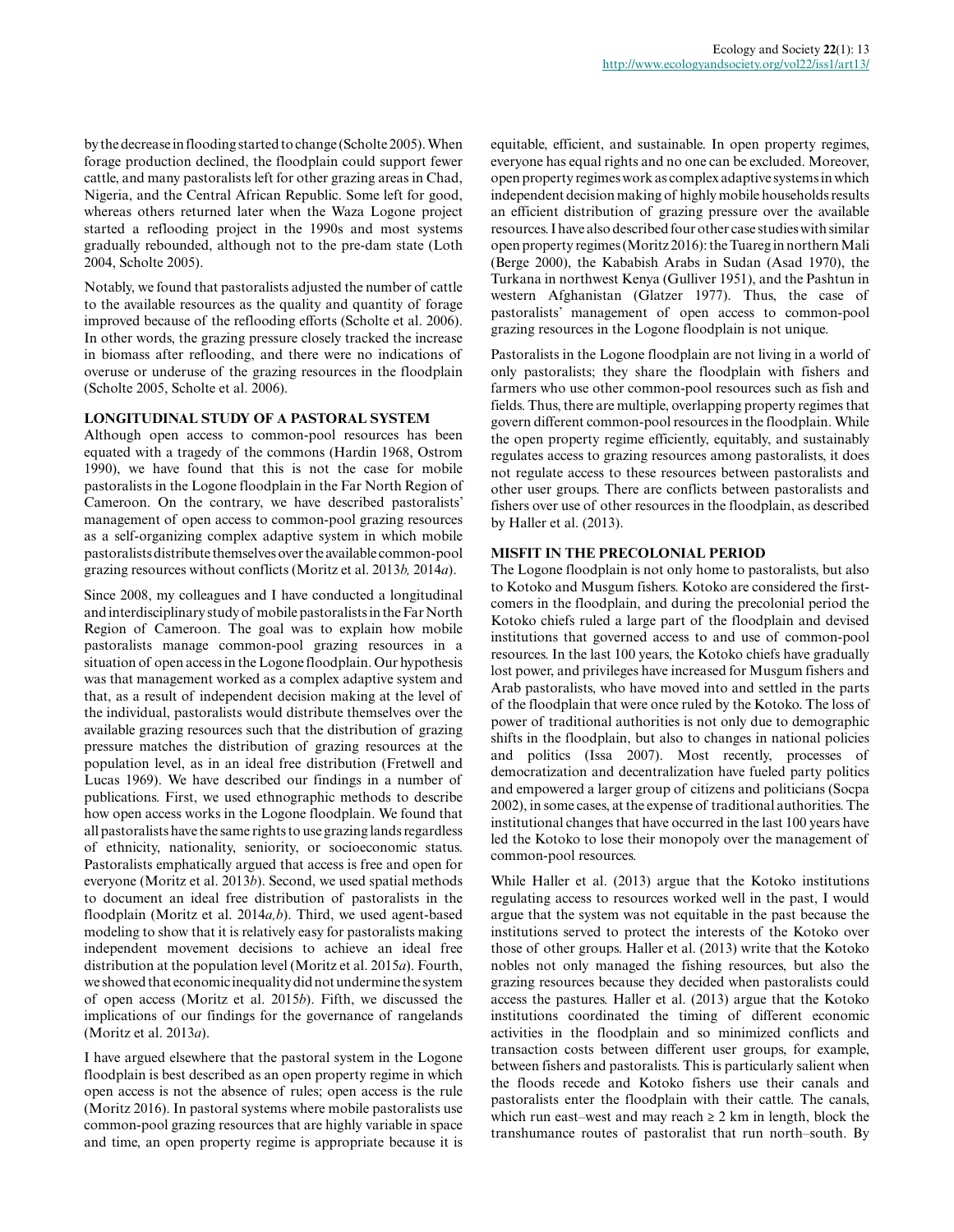delaying the entry of pastoralists into the floodplain, Kotoko could finish canal fishing without cattle destroying their canals and threatening their income.

While this is probably the best solution to this conflict of timing, I would argue that by giving pastoralists access to pastures only after the fishing activities in the canals have ended, the Kotoko nobles solved the problem in favor of Kotoko fishers and at the expense of FulBe and Arab pastoralists. Similar inequities existed between Kotoko and Musgum fishers; the former were given priorities with regard to fishing rights and the construction of fishing canals. In short, in the past, the institutions were designed to protect the interests of Kotoko fishers at the expense of other user groups. Moreover, floodplain fisheries are highly productive systems driven by flood dynamics and can be robust to high levels of exploitation (Welcomme and Hagborg 1977). It is likely that fisher populations were well below carrying capacity in the past and that the institutions then were not aimed at sustainable management of fish resources. It appears that the foremost goal of the Kotoko chiefs was not sustainable management of common-pool resources, but rather extracting rent and protecting Kotoko interests.

#### **AN OPEN PROPERTY REGIME**

I next describe the open property regime of pastoralists in the floodplain as I have come to understand it, drawing on a number of my previous publications (Moritz et al. 2013*a,b,* 2014*a,b,* Moritz 2016). Given the extensive research of social and ecological systems, I would argue that this description is a more accurate description of the current state of pastoralists' management of common-pool grazing resources in the Logone floodplain than that presented by Haller et al. (2013).

Mobile pastoralists in the region share a strong ethos of open access to common-pool grazing resources. They believe that every pastoralist has the same rights to use grazing lands, regardless of ethnicity, nationality, seniority, or socioeconomic status. Pastoralists emphatically argue that access is free and open for everyone; it does not matter whether pastoralists are coming from Cameroon or Nigeria, whether they are newcomers or old-timers, or whether they are FulBe or Arab. When asked about open access, pastoralists would say as a matter of fact, "*na'i non, naa yimBe*" (it's [about] cattle, not [about] people) or "*nagge nyaamataa nagge*" (cattle do not eat [other] cattle), meaning that all cattle are equal and have equal access to the pastures (Moritz et al. 2013*b*). For mobile pastoralists, keeping cattle is not only a way of making a living and a way of life, but one could argue that cattle are life because without them people cannot live as pastoralists. In this sense, to deny cattle access to grazing resources would be to deny pastoralists life. This ethos of open access, which is shared among all mobile pastoralists in the study area, including absentee owners and their hired herders, informs how pastoralists coordinate their movements and use of common-pool grazing resources (Moritz et al. 2013*b*).

Although pastoralists gain customary rights over campsites after two or three years of consecutive seasonal occupation, these rights do not give pastoralists exclusive access over the common-pool grazing resources surrounding the campsite. Thus, access to grazing lands is open, even when pastoralists have customary rights to campsites within these grazing lands. No one is obliged to ask for permission from traditional or governmental

authorities or other pastoralists to set up camp near established campsites. This applies to all pastoralists, including newcomers from other groups or countries. Pastoralists may ask fellow pastoralists whether they can set up camp close by, but this request cannot be refused. Moreover, many pastoralists do not ask or inform their neighbors about site decisions out of principle, not even when they set up camp 250 m from another campsite. These rules are not limited to the floodplain; they also apply to the rainy season grazing areas in other parts of the Far North Region.

We have referred to this system as management of open access (Moritz et al. 2013*b*), which we argue is not an oxymoron because there are clear rules about who has access to the common-pool grazing resources (all pastoralists) and who can be excluded (no one). The rules are reaffirmed in everyday practice every time pastoralists set up camps in new sites without asking. The ethos and practice of open access is a form of everyday management that regulates the use of common-pool resources in that there are two important outcomes: the emergence of an ideal free-like distribution of mobile pastoralists in which the distribution of grazing pressure matches the distribution of grazing resources (Moritz et al. 2014*a,b*), and a lack of major conflict among pastoralists (Scholte et al. 2006). These outcomes require the everyday commitment of pastoralists to the ethos and practice of open access. Pastoralists themselves talk about open access not in terms of an absence of rules, but in terms of rights for all. Moreover, these rules are meaningful to mobile pastoralists: Without access to common-pool grazing resources, they cannot survive in this semi-arid environment (Moritz et al. 2013*b*). The current pastoral system is highly adaptive and resilient because there is both an ecological fit and an institutional fit. Mobility and open access are critical for sustainable management of common-pool grazing resources that are highly variable in space and time.

## **INSTITUTIONAL FIT**

It may come as a surprise, but national governments in the Chad basin have generally been supportive of pastoralists' mobility and their open access to common-pool grazing resources. The notion of open access to common-pool grazing resources is thus not limited to mobile pastoralists in the Logone floodplain; national laws and international agreements also support it. It is a good example of nested institutions in which the management system of mobile pastoralists is supported by higher institutions (Ostrom 1990, Ostrom et al. 2002).

First, current laws support open access to common-pool grazing resources. Grazing lands in Cameroon are legally state property (Ordinance 74-1 of 1974). However, the law explicitly gives all pastoralists the right to use these common-pool resources unless the state uses these grazing lands for other purposes such as wildlife conservation or agricultural development projects. National laws thus support pastoralists' open access to grazing lands; provided that pastoralists vaccinate their animals and pay their taxes, they cannot be denied access to these common-pool grazing resources.

Second, national and international policies protect transhumance corridors that allow pastoralists to move between seasonal grazing areas in the Chad basin. The Lake Chad Basin Commission (LCBC) has been supporting the system of open access to common-pool grazing resources since its creation in the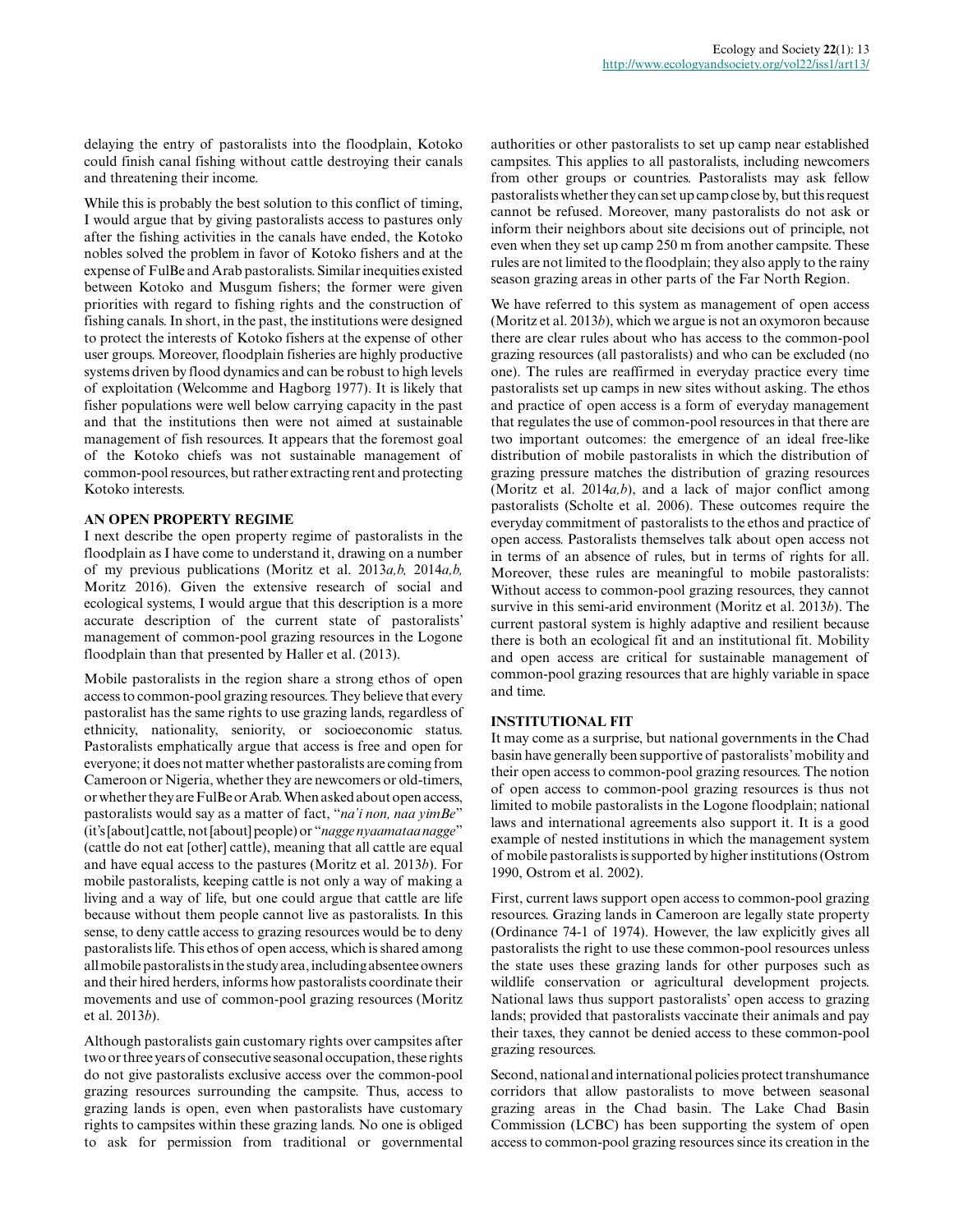1960s by the four countries bordering Lake Chad: Cameroon, Chad, Niger, and Nigeria. The LCBC member countries recognize the importance of the livestock for the economy in the Chad basin, and their primary concerns are coordination of veterinary controls and facilitating livestock trade (and thus livestock movements) between countries. In addition, the LCBC aims to regulate and control the use of water and other natural resources in the basin and to initiate, promote, and coordinate natural resource development projects and research. International agreements between LCBC member countries enable freedom of movement for pastoralists in the Chad basin, provided they have vaccinated their animals and paid the local and national taxes. This allows pastoralists from Chad, Niger, Nigeria, Cameroon, and more recently the Central African Republic and Sudan, which joined the LCBC, to travel freely within the Chad basin if they can show their certificate of vaccination and tax receipts.

There are few historical data on pastoralists' management of common-pool grazing resources in the Logone floodplain in the precolonial period. Travel accounts from the 19th century describe pastoralists near the floodplain, but they also describe slave raids and warfare between the Islamic states and their neighbors (Barth 1965). The colonial conquest established a "colonial peace" that opened up the floodplain for pastoralists (Seignobos 2000). The ethno-historical evidence suggests that pastoralists had open access to common-pool grazing resources in the floodplain, and by the 1960s, pastoralists from all over the Diamaré went on transhumance to the Logone floodplain (Mouchet 1960). National laws later affirmed pastoralists' rights of open access to common-pool grazing resources. Thus, instead of dismantling a property regime, I would contend that the state supported an existing open property regime.

## **ECOLOGICAL FIT**

Haller et al. (2013) suggest that pastures in the Logone floodplain are degrading because pastoralists have open access to commonpool grazing resources. However, in our studies of mobile pastoralists in the Logone floodplain, we have found no evidence of overgrazing or rangeland degradation, i.e., a tragedy of the commons. One of the main reasons is that there is a weak coupling between herbivores and vegetation in the floodplain. The vegetation is controlled by flooding and naturally protected against overgrazing because up to two-thirds of the biomass is stored underground, the floodplain is inaccessible for pastoralists during at least four to six months of the year, and even when accessible, the roots are difficult to graze because of the firm soil (Scholte 2007, Scholte and Brouwer 2008). In other words, flooding, not grazing, determines the vegetation. Moreover, this root bank of perennial grasses generates forage every year after the floods and is comparable to the seed bank of annual grasses in the Sahelian rangelands, in which there is also a weak coupling between herbivores and vegetation (Hiernaux et al. 2016).

Another reason for the absence of a tragedy of the commons is that it is an open system and pastoralists are able to move to wherever the grazing resources are; they are not restricted to one seasonal grazing area. In the five years that we tracked the distribution of pastoralists in our study area in the floodplain using GPS and GIS technology and the distribution of forage using the normalized difference vegetation index (an indicator of the quality and quantity of forage), we found that the former

closely matched the latter. In other words, pastoralists effectively distribute themselves over the available resources within the floodplain as in an ideal free distribution (Moritz et al. 2014*a*). Similarly, we found that when the grasslands in the floodplain recovered after the reflooding project in the 1990s, the increase in grazing pressure closely tracked the increase in biomass (Scholte et al. 2000, 2006). This also suggests that pastoralists distribute themselves over seasonal grazing areas in an ideal free distribution (Moritz et al. 2014*b*).

Indeed, rangeland degradation occurred in the floodplain in the 1980s, but this was caused by the Maga dam and not by overgrazing. The reduced flooding directly affected forage production, in part via a change in plant species composition in areas most affected by the reduced flooding (Scholte 2005). Perennial species such as *Vetiveria nigritana, Echinochloa pyramidalis,* and *Oryza longistaminata* slowly disappeared, whereas annual grasses such as *Sorghum arundinaceum* increased in areas where flooding was limited. Moreover, on the western edge of the floodplain, which no longer flooded, the grass savannah gradually changed into a dense forest of acacia trees. Both the shift from perennial to annual species and from grass savannah to woody savannah reduced the grazing resources for pastoralists. The annual species that came to dominate the floodplain were of much less value to cattle than the perennial species it replaced. As forage production declined, many pastoralists left for the North Region in Cameroon as well as for Chad, Nigeria, and the Central African Republic. Although there are no reliable data for the pastoralist population in the 1970s and 1980s, interviews that we conducted with pastoralists about the changes in transhumance movements indicated that there was a veritable exodus of pastoralists because of the changes in vegetation caused by the dam and the drought. This pasture degradation was driven by the lack of flooding and not by overgrazing caused by institutional changes in management of common-pool grazing resources within the floodplain.

## **MISREADING PASTORAL PROPERTY REGIMES**

McCay (2002), like Vayda (2009), has argued that theoretical models may prevent researchers from recognizing how users interact with common-pool resources. I would add that McCay's concerns not only apply to Hardin's (1968) "tragedy of the commons" model but also to Ostrom's (1990) "governing the commons" model, which has become the dominant lens with which African pastoral systems have been studied and managed since the 1990s (Peters 1994, Lesorogol 2008).

Haller et al. (2013) are not the only people who have misread pastoral property regimes. A quick review of literature on pastoral systems in the Far North Region of Cameroon shows how models have shaped researchers' interpretations. Researchers have consistently mislabeled pastoral property regimes as common property regimes or as de facto open access because of government interventions leading to breakdown of traditional commons. Most researchers have used the "governing the commons" model that assumes that there is regulation of access to common-pool grazing resources. Requier-Desjardins (2001) and Rouchier et al. (2001), for example, describe the management of common-pool grazing resources as a commons. They argue that even though there is no formal regulation of access, access is regulated through informal negotiations between mobile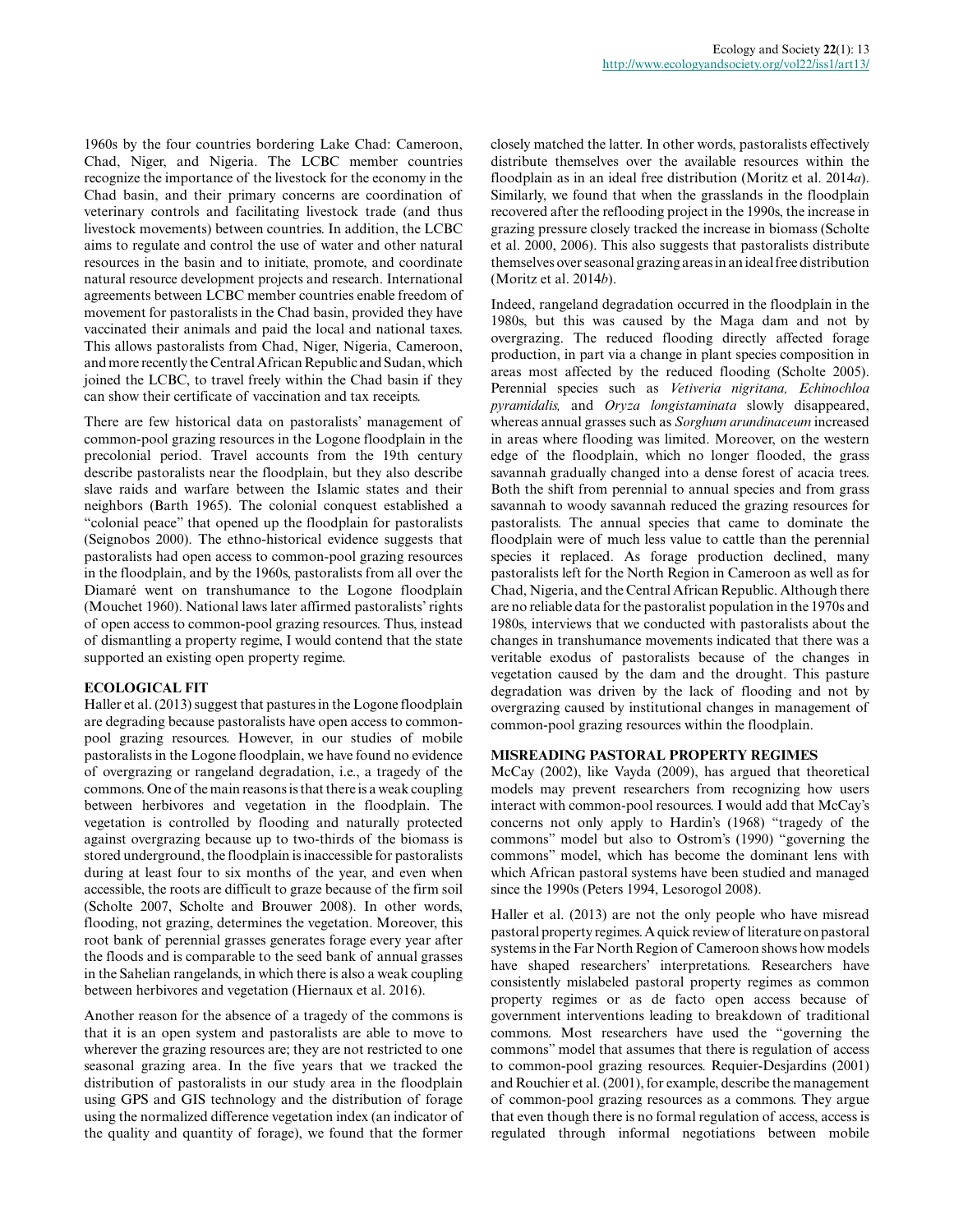pastoralists on the one hand and farmers and traditional authorities on the other. Rouchier et al. (2001) explicitly label the management of common-pool grazing resources as commons while simultaneously describing a situation of open access.

*When the herdsmen are away from their home village, they live in the bush. This space is a common property: it is not privately appropriated and anyone is allowed to use the resources that are on it. It is thus said to be on open access (Hardin 1968). But one can notice that herdsmen are not actually free to graze their cattle wherever they please.* Although the lands seem to be open, *there exist unwritten rules that define how these 'commons' should be used, although the land seems to be open (Ostrom 1990). In the context of North Cameroon, the head of the village is responsible for the presence of the herdsmen, who are expected to announce their arrival to the village leader.* If tradition has it that the village leaders never refuse access, *it is equally habitual, if not compulsory, for the herdsmen to offer money ...* (Rouchier et al. 2001:529, emphasis added).

My colleagues and I have described the same system slightly differently and argued that mobile pastoralists had a "nomadic contract" with traditional authorities whereby open access to grazing resources and personal safety were protected by sedentary FulBe authorities in their territory, in exchange for tax and tributes (Moritz et al. 2002). However, we argued that the nomadic contract was about guaranteeing open access for mobile pastoralists, not about excluding them. We gave the example of how the traditional FulBe chief of Mindif argued for mobile pastoralists' open access to common-pool grazing resources in his territory against the wishes of the Mindif-Moulvoudaye Agro-Pastoral Development Project, which wanted to exclude nomads from the project's grazing blocks in the 1980s (Moritz et al. 2002).

To a certain extent, Rouchier et al. (2001) are correct: commonpool grazing resources are legally state property, and pastoralists make payments to traditional and governmental authorities. However, authorities are not controlling access because no one is refused access. Moreover, Cameroonian law explicitly gives everyone, including foreigners, the right to use these public lands for grazing. The authorities are simply collecting taxes and rents; they are not regulating access (see *Rent seeking is not governance*).

Haller et al. (2013) have interpreted the introduction of apparent government control in the postcolonial state as the reason for the demise of traditional common property regimes that were present in the precolonial state; this transformation led to de facto open access in that pastoralists may feel that they have access because they pay taxes (Fokou 2010, Haller 2010). I argue that there has been open access to common-pool grazing resources in both preand postcolonial states.

## **RENT SEEKING IS NOT GOVERNANCE**

It is a common mistake to interpret the extraction of rents as the governance of common-pool resources. In the Logone floodplain, Kotoko authorities are not coordinating pastoralists' use of common-pool grazing resources; they are collecting rents and protecting the interests of fishers.

When we asked mobile pastoralists how they gain access to the common-pool grazing resources in the Logone floodplain, many mentioned that, "herders must ask the traditional Kotoko chief and pay taxes" when they want to set up their camp. Others argued that, "they do not need permission, they just set up camp, and then people will find them for the taxes." The latter statement is a more accurate description of what we have observed in the floodplain: pastoralists do not go to traditional authorities to ask for permission; instead, representatives of the authorities come to the pastoralists to collect taxes. One could argue that the former is the "public transcript" because it shows the authorities in charge, whereas the latter can be considered a form of "hidden transcript" in that it challenges the official version of the relationship between pastoralists and authorities in the floodplain (Scott 1990). The fact that representatives of the authorities come to collect taxes after the pastoralists have set up camps also indicates that this is not about management of common-pool resources, i.e., organizing who can set up camp when and where, but primarily about revenue generation and rent-seeking by governmental, municipal, and traditional authorities (Moritz et al. 2015*b*).

There is also no evidence that the collection of taxes by the Kotoko authorities regulates access to common-pool grazing resources (Moritz et al. 2013*b*). The transhumance tax that pastoralists pay in each municipality where they set up camp ranges from approximately 10,000 FCFA (\$20 USD) to 12,000 FCFA (\$24 USD) per herd. On average, pastoralists stay in three municipalities per year, resulting in 30,000 FCFA (\$60 USD) in transhumance tax, which seems high, and pastoralists complain about it. However, using very conservative estimates of a herd of 50 cattle with an average value of 100,000 FCFA (\$200 USD) per animal, the transhumance tax amounts to 0.6% of their total property value and only 3% of pastoralists' annual income from cattle sales (Moritz 2003). Moreover, although pastoralists always complain about taxes (and who doesn't?), I have never heard that pastoralists change their transhumance routes to avoid municipalities because of taxes. Thus, there is no indication that taxes regulate access or function as a disincentive, even for poorer pastoralists.

Previously, we wrote that pastoralists announce their presence in the territory by paying a visit to the traditional authorities (Moritz et al. 2002). We now know that pastoralists simply set up camp wherever they want because the authorities will show up to collect the transhumance tax. Leaders of pastoral groups may visit the traditional authorities and pay tribute, but they do this to solidify their political position within their community, rather than to gain access to common-pool grazing resources for their followers. The leaders of pastoral groups we interviewed referred to the payments to traditional authorities as *ceede huDO* (literally, money for grass) and *ceede sabur* (literally, money for soap), which suggests that it is a small token gift rather than a large tribute. More importantly, we found, both in the 1990s and in 2008–2012, that no one is refused access, not even pastoralists who explicitly refused to pay even a nominal amount. Again, there is no evidence of regulation through taxation.

#### **WHERE IS THE ECOLOGY?**

Some time ago, Vayda and Walters (1999) wrote a commentary titled *Against Political Ecology* in which they argued that many political ecologists were studying politics without studying the ecology, and that if political ecologists want to make claims about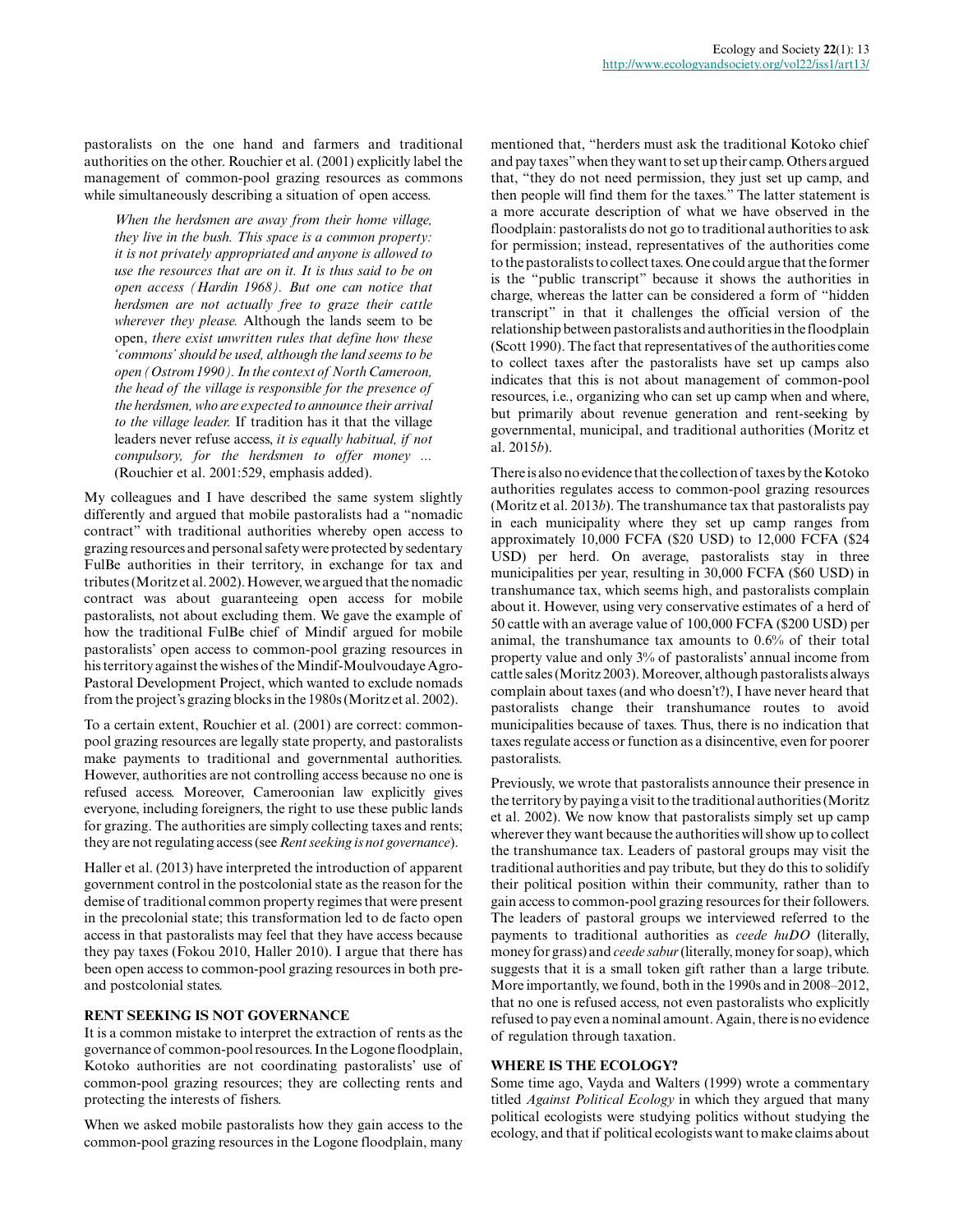how politics shapes environmental change, they should at least study the ecology (for a review of this discussion see Walker 2005). A similar problem exists in the study of social-ecological systems. There is a considerable body of literature on social-ecological systems in African floodplains, and while the coupling of systems is always acknowledged, most research focuses on only one of the systems, and couplings with other systems are then considered context.

This critique also applies to Haller et al.' (2013) publication, which is based on an ambitious comparative study that examines the institutional context of the management of natural resources in African floodplains, including the Logone floodplain. The results of the case studies and the comparative analysis have been published in multiple articles and books (e.g., Haller 2010, 2012). However, because the team consisted solely of social scientists, it remains unclear what the effects of institutions are on natural resources. While it is understandable that the team consisted of social scientists (the study's focus was on institutions), it is also problematic because claims are made about the effectiveness of these institutions in terms of managing natural resources.

Haller et al. (2013) write that they combine a range of theoretical approaches, including institutional analysis and ecological approaches, to examine how pastoralists in four African floodplains manage common-pool resources. However, no studies of the ecosystem have been conducted. The authors mention that they "have collected information on ecological studies" and have visited the areas with specialists, e.g., botanists, ecologists, and veterinary officers, but that is not the same as conducting an ecological study or reviewing ecological studies (Fynn et al. 2015). The authors rely mostly on reports from locals about changes in the ecosystem, which indicate a change in species composition of grasslands from higher to lower quality species, and increasing variability in rainfall patterns and associated flooding patterns. However, it is unclear whether we should take these observations at face value because no ecological or climate data are presented to support these claims about changes in the ecosystem.

Nevertheless, Haller et al. (2013:3–4) conceptualize floodplains as social-ecological systems and write, "One cannot separate the institutional context from the ecosystem context: these are interlinked or to put in other words, they have coevolved and formed the ecosystem in place," and, "Institutional fit has to be understood as embedded within specific social ecological contexts." However, the authors use several alternative terms to describe the social-ecological systems of the floodplains, including but not limited to: social-ecological systems, socialnatural system, and anthropogenic ecosystem setting, suggesting the lack of a clear conceptualization of social-ecological systems used in the analysis. Notably, the term "political environment" is always listed separately from the social-ecological system, suggesting that politics are not an analytical part of the socialecological system of these floodplains when they should be.

Haller et al. (2013) argue that by integrating institutional analysis and ecological approaches, they will be able to study how institutions lead to sustainable management of natural resources. However, because no ecological studies are conducted, that goal cannot be achieved. It is only if studies of the social system are combined with studies of the ecological system that we are able

to evaluate that argument. For example, if Haller et al. (2013) had conducted a longitudinal study of the changes in vegetation in the floodplain or reviewed the literature (Scholte et al. 2000, Scholte 2005, 2007), they would have found that grassland dynamics are driven by flooding, not by grazing, and that after the reflooding project in the 1990s, pasture quality increased in response to the increase in flooding and that there was no decrease because of overgrazing. They would then have to conclude that flooding, and not institutional change, is the main driver in the floodplain.

Elsewhere, we have argued that the conceptual approach of coupled human and natural systems in which the emphasis is on developing an integrated and quantitative model of social, ecological, and hydrological systems will allow researchers to examine not only how systems shape each other, but also how much (Moritz et al. 2016). A coupled systems approach that examines the dynamics of social and ecological systems allows researchers to answer the question of institutional fit and advance the understanding of the dynamics of African floodplains. Our studies of the pastoral ecosystem in the floodplain indicate that open property regimes are a good institutional fit for resource systems in which common-pool grazing resources are highly variable in space and time and abiotically driven (Scholte et al. 2006, Moritz et al. 2014*a*).

#### **CONCLUSION**

Normally I do not write responses to articles, but the stakes are high for pastoralists in the Logone floodplain and elsewhere (Davis 2016). Haller et al. (2013) simply repeat the same old story that open access to common-pool grazing resources leads to a tragedy of the commons in pastoral systems. I hope to have shown convincingly that this story is inaccurate and that there is no tragedy. On the contrary, I would argue that the open property regime of mobile pastoralists in the Logone floodplain is equitable, efficient, and sustainable. More importantly, it is not the only such case; there are many other pastoral systems that work in similar ways.

*Responses to this article can be read online at:* [http://www.ecologyandsociety.org/issues/responses.](http://www.ecologyandsociety.org/issues/responses.php/9055) [php/9055](http://www.ecologyandsociety.org/issues/responses.php/9055)

#### **Acknowledgments:**

*Our research has been supported by the National Science Foundation (BCS-0748594, DBI-0827256), the National Geographic Society (8306-07), and the Ohio State University. I thank pastoralists in Cameroon for participating in the study; the Center for Research and Development of Pastoralism (CARPA) for research support; the Ministry of Scientific Research and Innovation, the Garoua Wildlife College, and the Higher Institute of the Sahel at the University of Maroua for granting research permission and research affiliation (2008–2013); and Sarah Laborde, Sui Chian Phang, and Paul Scholte for critical feedback on an earlier version of this manuscript.*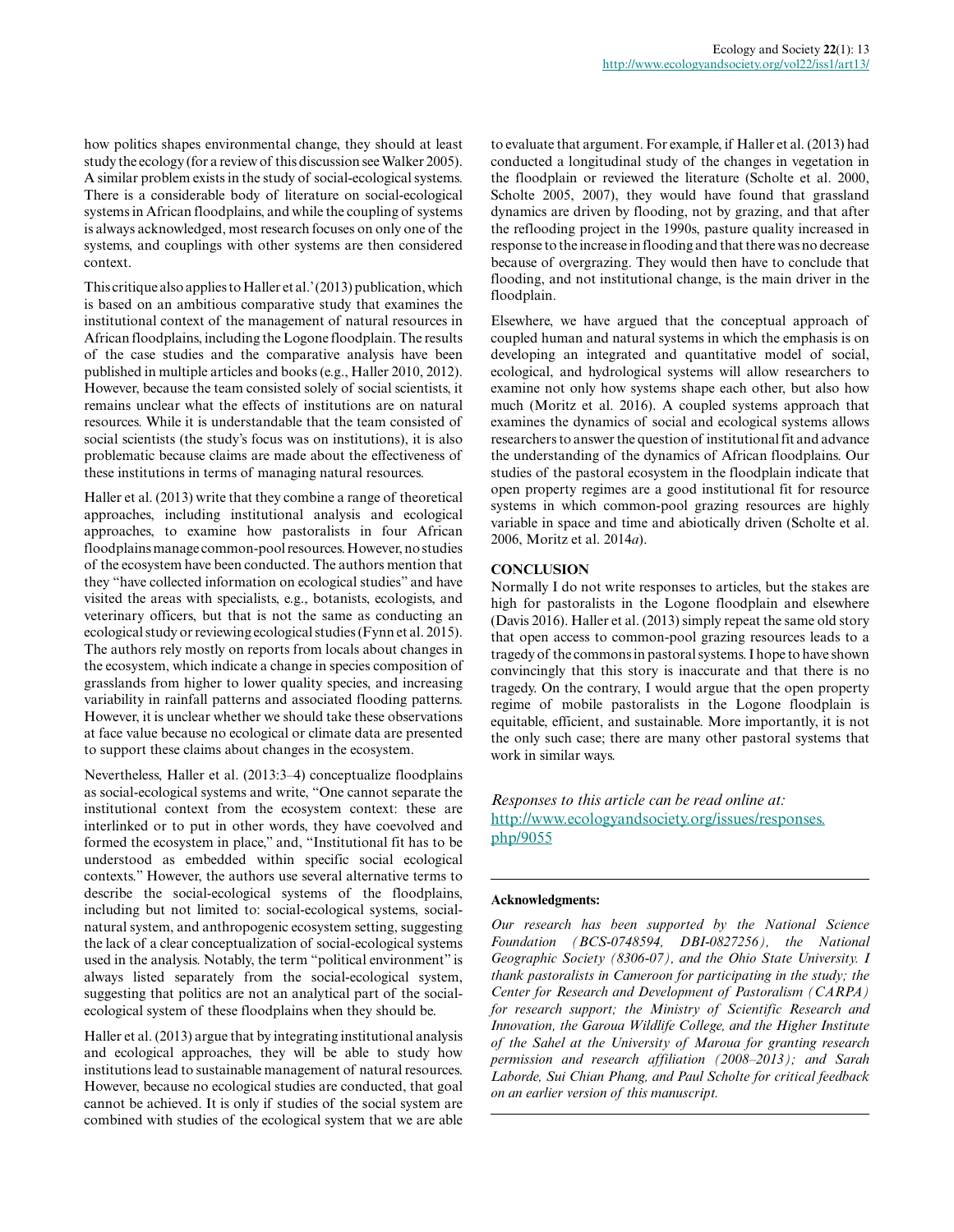#### **LITERATURE CITED**

Asad, T. 1970. *The Kababish Arabs: power, authority and consent in a nomadic tribe.* C. Hurst and Co., London, UK.

Barth, H. 1965. *Travels and discoveries in North and central Africa: being a journal of an expedition undertaken under the auspices of H.B.M.'s government in the years 1849–1855.* Keystone Publishing, Philadelphia, Pennsylvania, USA.

Berge, G. 2000. *In defence of pastoralism: form and flux among Tuaregs in northern Mali.* Centre for Development and the Environment, University of Oslo, Oslo, Norway.

Davis, D. K. 2016. *The arid lands: history, power, knowledge.* MIT Press, Cambridge, Massachusetts, USA.

Fokou, G. 2010. Tax payments, democracy and rent seeking administrators: common-pool resource management, power relations and conflicts among the Kotoko, Musgum, Fulbe and Choa Arab in the Waza-Logone floodplain (North Cameroon). Pages 121-170 *in* T. Haller, editor. *Disputing the floodplains: institutional change and the politics of resource management in African wetlands.* Brill, Leiden, The Netherlands. [http://dx.doi.](http://dx.doi.org/10.1163/ej.9789004185326.i-454) [org/10.1163/ej.9789004185326.i-454](http://dx.doi.org/10.1163/ej.9789004185326.i-454) 

Fretwell, S. D., and H. L. Lucas Jr. 1969. On territorial behavior and other factors influencing habitat distribution in birds. *Acta Biotheoretica* 19(1):16-36.<http://dx.doi.org/10.1007/BF01601953>

Fynn, R. W. S., M. Murray-Hudson, M. Dhliwayo, and P. Scholte. 2015. African wetlands and their seasonal use by wild and domestic herbivores. *Wetlands Ecology and Management* 23 (4):559-581. <http://dx.doi.org/10.1007/s11273-015-9430-6>

Glatzer, B. 1977. *Nomaden von Gharjistan: aspekte der wirtschaftlichen, sozialen und politischen Organisation nomadischer Durrani-Paschtunen in Nordwestafghanistan.* Franz Steiner, Wiesbaden, Germany.

Gulliver, P. H. 1951. *A preliminary survey of the Turkana, a report compiled for the Government of Kenya.* University of Cape Town, Cape Town, South Africa.

Haller, T., editor. 2010. *Disputing the floodplains: institutional change and the politics of resource management in African wetlands.* Brill, Leiden, The Netherlands. [http://dx.doi.org/10.1163/](http://dx.doi.org/10.1163/ej.9789004185326.i-454) [ej.9789004185326.i-454](http://dx.doi.org/10.1163/ej.9789004185326.i-454) 

Haller, T., editor. 2012. *The contested floodplain: institutional change of the commons in the Kafue Flats, Zambia.* Lexington Books, Lanham, Maryland, USA.

Haller, T., G. Fokou, G. Mbeyale, and P. Meroka. 2013. How fit turns into misfit and back: institutional transformations of pastoral commons in African floodplains. *Ecology and Society* 18 (1):34. <http://dx.doi.org/10.5751/es-05510-180134>

Hardin, G. 1968. The tragedy of the commons. *Science* 162 (3859):1243-1248. <http://dx.doi.org/10.1126/science.162.3859.1243>

Hiernaux, P., C. Dardel, L. Kergoat, and E. Mougin. 2016. Desertification, adaptation and resilience in the Sahel: lessons from long term monitoring of agro-ecosystems. Pages 147-178 *in* R. Behnke and M. Mortimore, editors. *The end of desertification? Disputing environmental change in the drylands.* Springer, Berlin, Germany. [http://dx.doi.org/10.1007/978-3-642-16014-1\\_6](http://dx.doi.org/10.1007/978-3-642-16014-1_6)

Issa, S. 2007. Chad's vicinity and ethnic warfare in the Logone and Shari Division (far North Cameroon). *Sociologus* 57 (1):41-60. [online] URL: <http://www.jstor.org/stable/43645588>

Lesorogol, C. K. 2008. *Contesting the commons: privatizing pastoral lands in Kenya.* University of Michigan Press, Ann Arbor, Michigan, USA.<http://dx.doi.org/10.3998/mpub.300488>

Loth, P., editor. 2004. *The return of the water: restoring the Waza Logone floodplain in Cameroon.* IUCN, Gland, Switzerland. [online] URL: <https://portals.iucn.org/library/node/8382>

McCay, B. J. 2002. Emergence of institutions for the commons: contexts, situations, and events. Pages 361-402 *in* E. Ostrom, T. Dietz, N. Dolšak, P. C. Stern, S. Stonich, and E. U. Weber, editors. *The drama of the commons.* National Academy Press, Washington, D.C., USA.<https://doi.org/10.17226/10287>

Moritz, M. 2003. *Commoditization and the pursuit of piety: the transformation of an African pastoral system.* Dissertation. University of California at Los Angeles, Los Angeles, California, USA. [online] URL: [http://www.mandaras.info/MandarasPublishing/](http://www.mandaras.info/MandarasPublishing/Moritz-2011-Commoditization-and-the-Pursuit-of-Piety.pdf) [Moritz-2011-Commoditization-and-the-Pursuit-of-Piety.pdf](http://www.mandaras.info/MandarasPublishing/Moritz-2011-Commoditization-and-the-Pursuit-of-Piety.pdf)

Moritz, M. 2016. Open property regimes. *International Journal of the Commons* 10(2):688-708. <http://dx.doi.org/10.18352/ijc.719>

Moritz, M., B. L. Catherine, A. K. Drent, S. Kari, A. Mouhaman, and P. Scholte. 2013*a.* Rangeland governance in an open system: protecting transhumance corridors in the Far North province of Cameroon. *Pastoralism: Research, Policy and Practice* 3(1):26. <http://dx.doi.org/10.1186/2041-7136-3-26>

Moritz, M., I. M. Hamilton, Y.-J. Chen, and P. Scholte. 2014*a.* Mobile pastoralists in the Logone floodplain distribute themselves in an ideal free distribution. *Current Anthropology* 55 (1):115-122. <http://dx.doi.org/10.1086/674717>

Moritz, M., I. M. Hamilton, P. Scholte, and Y.-J. Chen. 2014*b.* Ideal free distributions of mobile pastoralists within multiple seasonal grazing areas. *Rangeland Ecology and Management* 67 (6):641-649. <http://dx.doi.org/10.2111/REM-D-14-00051.1>

Moritz, M., I. M. Hamilton, A. J. Yoak, P. Scholte, J. Cronley, P. Maddock, and H. Pi. 2015*a.* Simple movement rules result in ideal free distribution of mobile pastoralists. *Ecological Modelling* 305:54-63. <http://dx.doi.org/10.1016/j.ecolmodel.2015.03.010>

Moritz, M., S. Handa, Y.-J. Chen, and N. Xiao. 2015*b.* Herding contracts and pastoral mobility in the Far North region of Cameroon. *Human Ecology* 43(1):141-151. [http://dx.doi.](http://dx.doi.org/10.1007/s10745-015-9732-6) [org/10.1007/s10745-015-9732-6](http://dx.doi.org/10.1007/s10745-015-9732-6)

Moritz, M., S. Laborde, S. C. Phang, M. Ahmadou, M. Durand, A. Fernandez, I. M. Hamilton, S. Kari, B. Mark, P. Scholte, N. Xiao, and R. Ziebe. 2016. Studying the Logone floodplain, Cameroon, as a coupled human and natural system. *African Journal of Aquatic Sciences* 41(1):99-108. [http://dx.doi.](http://dx.doi.org/10.2989/16085914.2016.1143799) [org/10.2989/16085914.2016.1143799](http://dx.doi.org/10.2989/16085914.2016.1143799) 

Moritz, M., P. Scholte, I. M. Hamilton, and S. Kari. 2013*b.* Open access, open systems: pastoral management of common-pool resources in the Chad basin. *Human Ecology* 41(3):351-365. <http://dx.doi.org/10.1007/s10745-012-9550-z>